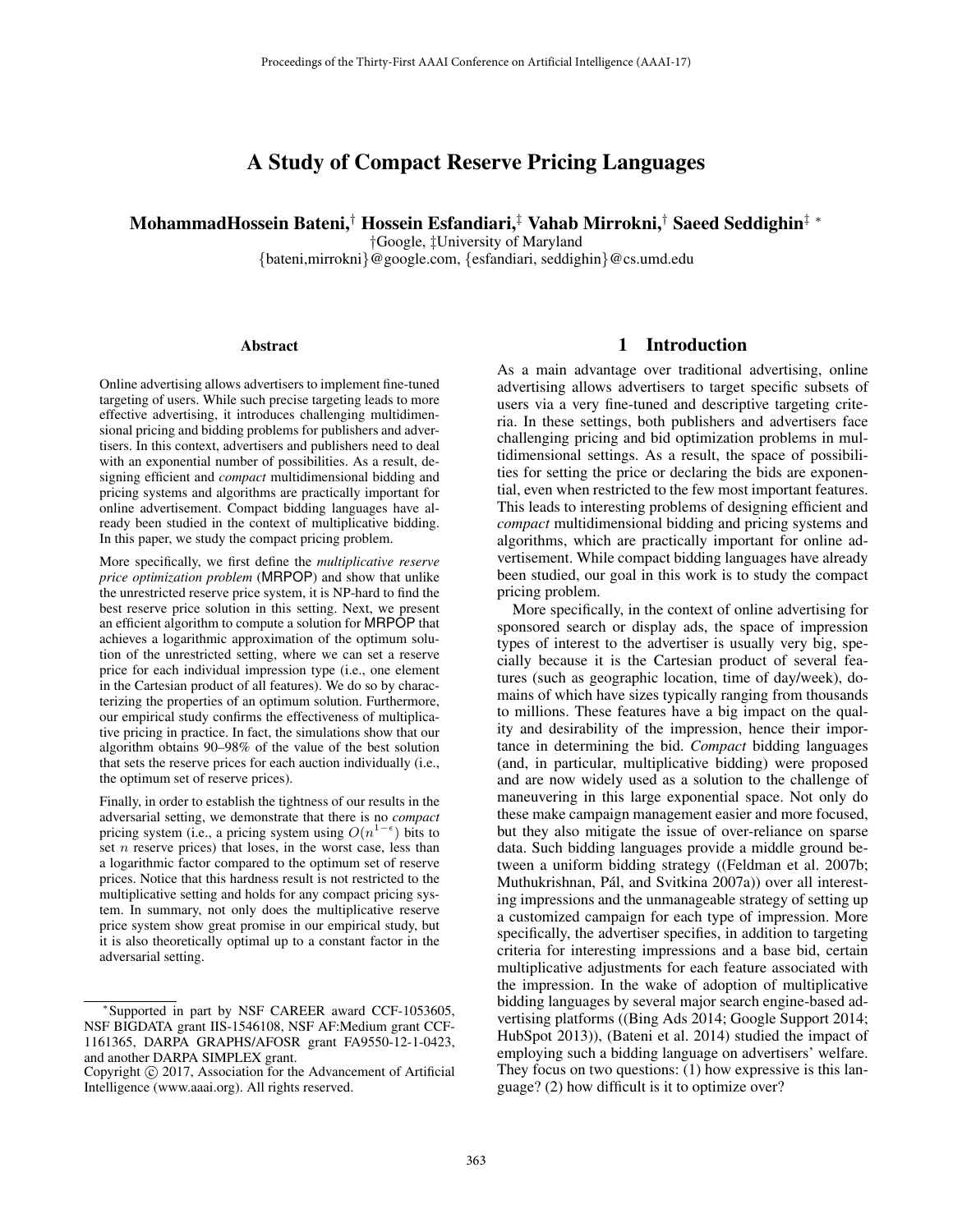In this work, we ask similar questions regarding the specification of reserve prices for auctions. As was the case with optimal bids for a single advertiser, the characterizing features of an impression may have significant impact on its typical value for all advertisers and hence it plays a big role in determining the optimal reserve price.

Next we formally define the *multiplicative reserve price system*. Let D denote the set of all (bid) distributions over  $\mathbb{R}^+$ . The space of auctions is characterized by a ddimensional type vector  $\langle a_1, a_2, \ldots, a_d \rangle$  where  $a_i \in A_i$  for  $i \in [d]$ , and  $[d] = \{1, 2, \ldots, d\}$ . We let  $A = A_1 \times A_2 \times$  $\cdots \times A_d$ . Given as input is a mapping  $B : A \mapsto \mathcal{D}$  denoting the bid distribution (where  $B$  denotes the distribution of the top bid in the auction). A multiplicative reserve price solution is specified by d vectors  $v_1, v_2, \ldots, v_d$ , where for a feature  $a_i \in A_i$ , the adjustment factor of  $a_i$  is  $v_i(a_i)$ . The reserve price of an auction with type  $\langle a_1, a_2, \ldots, a_d \rangle$  is set to  $r(\langle a_1, a_2, \ldots, a_d \rangle) = \prod_i v_i(a_i)$ .<br>The multiplicative reserve pric

The *multiplicative reserve price optimization problem* (MRPOP) is as follows: Given mappings  $B$  and  $s$  as described above, the goal is to find a multiplicative reserve price solution  $v_1, v_2, \ldots, v_d$  that maximizes the total profit  $\sum_{a \in A} \pi(B(a), r(a))$ , where  $\pi(B, r)$  denotes the expected<br>profit of the auction with bid distribution B and reserve price profit of the auction with bid distribution  $B$  and reserve price  $r$ ; see Equation (1). In this paper, we first study the computation of the multiplicative reserve price optimization problem. We show that this problem is NP-hard.

#### Theorem 1.1. *The multiplicative reserve price optimization problem is NP-hard.*

This rules out the existence of a polynomial-time algorithm that finds an optimum solution to MRPOP, unless  $P = NP$ . Next, we investigate the properties of the optimum solutions in order to design an approximation algorithm for MRPOP. We say that a solution  $(v_1, v_2, \ldots, v_d)$  is *stable* if changing any single vector  $v_i$  does not increase the total profit (i.e., it is a locally maximum solution). Notice that any optimum solution is a stable solution, as well. We say that a solution  $(v_1, v_2, \ldots, v_d)$  is *polynomially bounded* if all of the elements of the vectors  $v_1, v_2, \ldots, v_d$  are upper-bounded and lower-bounded by two polynomial functions. In the following theorem we bound the efficiency of any polynomially bounded stable solution.

Theorem 1.2. *The profit of any polynomially bounded stable solution is within a logarithmic factor of that of the optimum set of reserve prices.*

Next based on this structural property we design an almost efficient polynomial-time algorithm that works well both in theory and practice. In particular, this algorithm achieves 90–98% of the profit of the optimum set of reserve prices. Our results are based on a large number of two-dimensional instances where each of the two features have millions of possibilities. We design an algorithm to proves the following.

Theorem 1.3. *There exists a polynomial-time algorithm that finds a solution with profit within a logarithmic factor of that of the optimum set of reserve prices.*

Finally, we study the question of whether one can design an algorithm that works better than logarithmic in the worst

case, or even, if one can design a new pricing system admitting such an algorithm. Recall that the main purpose of a compact reserve pricing language is to simplify the process of setting reserve prices for  $n$  different type of auctions simultaneously. Clearly, by using  $\tilde{O}(n)$  bits of communication, one can set a single independent reserve price on each auction. Hence, the number of communication bits for a desirable pricing system should be significantly less than  $\Theta(n)$ . In the following theorem, we provide an upper bound on the approximation factor of any pricing system as a function of the number of communication bits it requires.

**Theorem 1.4.** *Pick an arbitrary number*  $\sigma \in (0,1)$ *. Any*  $\frac{1}{4}$ σ log n-approximation pricing system requires  $\Omega(n^{1-\sigma})$ <br>communication bits This also holds for the restricted case *communication bits. This also holds for the restricted case of one deterministic bid per auction.*

Plugging  $\sigma = \epsilon/2$  into the above theorem gives the following corollary which shows the tightness of our results in the adversarial setting. Recall that both Theorem 1.4 and Corollary 1.4.1 hold for all pricing systems. Therefore, this lower bound rules out the existence of a better approximation factor for other pricing systems such as a pricing system that applies another operation instead of multiplication.

**Corollary 1.4.1.** For any small constant  $\epsilon$  there is no  $o(log(n))$ -approximation pricing system using  $O(n^{1-\epsilon})$ *communication bits.*

Note that the above result rules out the possibility of improving the logarithmic approximation factor for a wide variety of compact reserve price settings including the compact reserve pricing systems defined in preliminaries section.

Related Work. To the best of our knowledge, this work initiates the study of compact reserve pricing systems and the multiplicative language for reserve prices. Moreover, our information-theoretic lower bound is the first such result for selling a single item in the multidimensional setting. Previous inapproximability result have been achieved for other cases like the multi-item settings (Hart and Nisan 2013; Briest et al. 2010; Chawla, Malec, and Sivan 2010). Initially, (Bateni et al. 2014) study multiplicative bidding languages on the advertiser's welfare. Indeed, this provide a middle ground between a uniform bidding strategy ((Feldman et al. 2007b; Muthukrishnan, Pál, and Svitkina 2007a)) over all interesting impressions and the unmanageable strategy of setting up a customized campaign for each type of impression. The multiplicative bidding languages has been adopted by several major search engine-based advertising platforms (Bing Ads 2014; Google Support 2014; HubSpot 2013). In the recent decade, motivated by online advertisements several works has been initiated on optimization under budget constraints, both from publishers' point of view ((Mehta et al. 2007; Karande, Mehta, and Srikant 2013; Goel, Mirrokni, and Leme 2015; Devanur and Hayes 2009; Charles et al. 2013)) and advertisers' point of view ((Archak, Mirrokni, and Muthukrishnan 2010; Borgs et al. 2007; Feldman et al. 2007a; Muthukrishnan, Pál, and Svitkina 2007b)).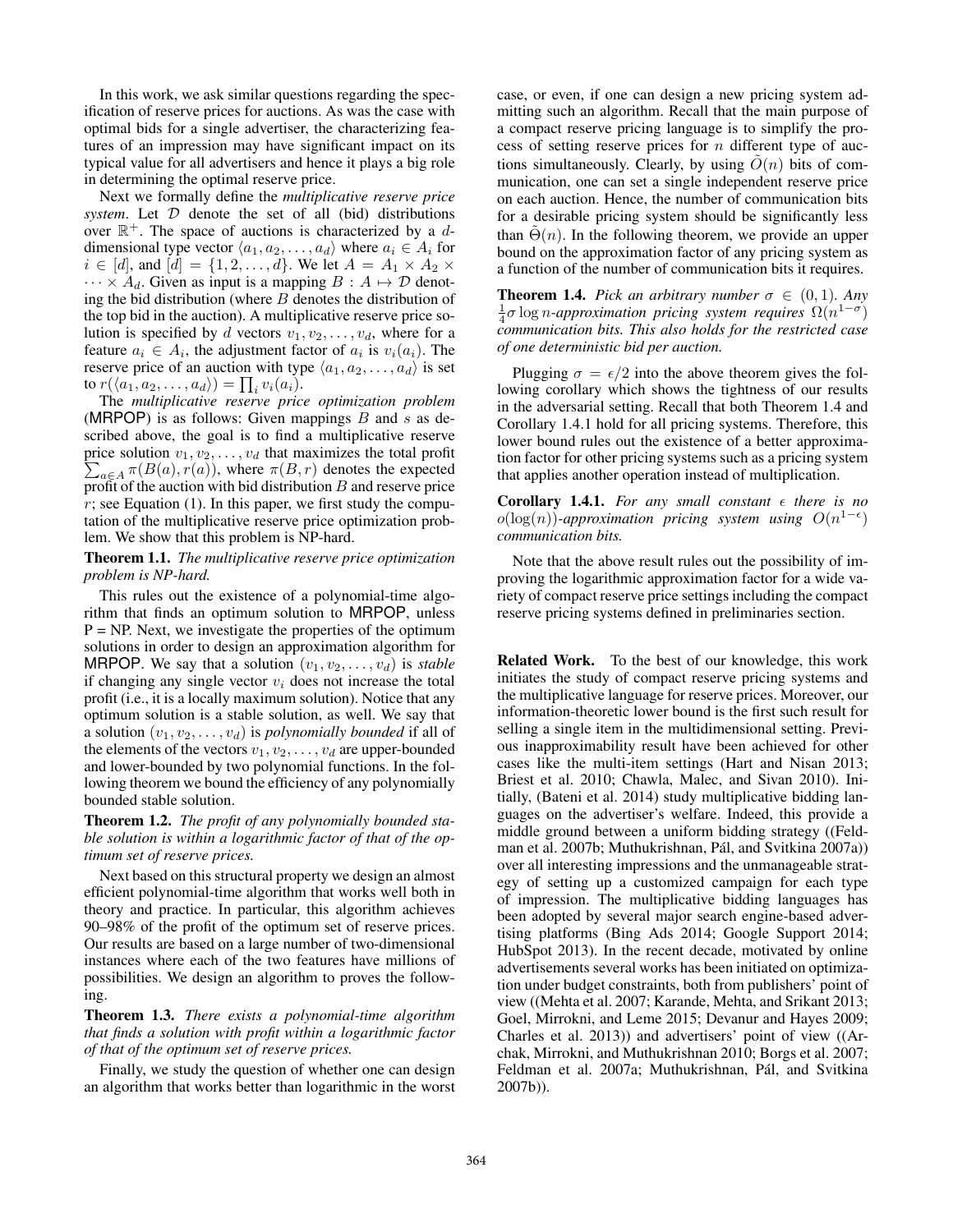Due to space constraints, some of the proofs and figures are omitted in this version and included in the full version.

# 2 Preliminaries

In this section we formally define the *multiplicative reserve price optimization problem* (MRPOP). As mentioned earlier, in this problem we seek to find the optimal multiplicative reserves to maximize the expected revenue of several posted-price auctions in total. Our focus is on the Bayesian setting, that is, for each auction we assume we're given the distribution of the bids in advance. Recall that, for a bid distribution  $D$ , the (expected) revenue of a posted-price auction with reserve price  $\rho$  is

$$
\pi(D,\rho) = \rho \cdot \Pr_{b \sim D}[b \ge \rho]. \tag{1}
$$

The space of auctions is characterized by a  $d$ -dimensional auction type where the set of all possible realizations of each type  $i$  is given as  $A_i$ . More precisely, every auction corresponds to a type vector  $\langle a_1, a_2, \ldots, a_d \rangle$  where every  $a_i \in A_i$ . We let  $A = A_1 \times A_2 \times \cdots \times A_d$  be the set of all type vectors for which we run a posted price auction. Given as input is a mapping  $B : A \mapsto \mathcal{D}$  denoting the bid distribution of each auction type. For a reserve mapping function  $M : \mathbb{R}^d \mapsto \mathbb{R}^+$ , we represent a compact solution of the problem by a list of d vectors  $v = \langle v^1, v^2, w^d \rangle$  where problem by a list of d vectors  $v = \langle v^1, v^2, \dots, v^d \rangle$ , where<br>the size of each  $v^i$  matches that of  $A_i$ . For every auction the size of each  $v^i$  matches that of  $A_i$ . For every auction type  $\langle a_1, a_2, \ldots, a_d \rangle$  then, the corresponding reserve price would be equal to  $\mathcal{M}(v_{a_1}^1, v_{a_2}^2, \dots, v_{a_d}^d)$ . The emphasis of our work is on the case where our work is on the case where

$$
\mathcal{M}(r_1,r_2,\ldots,r_n)=\prod v_{a_i}^i,
$$

or in words, the corresponding reserve price of an auction type is the product of the pertinent coefficients. In this case, we call the problem MRPOP and refer to a compact solution of this type as a *multiplicative reserve price solution*.

Given a mapping  $B$ , our goal is to find a multiplicative reserve price solution  $v^1, v^2, \ldots, v^d$  that maximizes the total profit

$$
\mathsf{Rev}(v) = \sum_{a \in A} \pi(B(a), r(v, a)),
$$

where  $r(v, a)$  is the reserve price of the multiplicative solution  $v$  for auction type  $a$ .

When  $d = 2$ , one can think of  $A = A_1 \times A_2$ , as a table of auctions where every type vector corresponds to a cell of the table. Moreover, a multiplicative reserve price solution  $v =$  $\langle v^1, v^2 \rangle$  can be represented as a list of multiplicative reserves on the rows and the columns of the table. As declared, the reserve price of every cell is the multiplication of the reserve prices of its corresponding row and column.

We denote by  $R$ , an upper bound on the range of the distributions. In other words, we assume all of the bid distributions are over the integer numbers in interval [0,  $R$ ]. Also,  $n$ denotes the total number of type vectors in our setting.

### 3  $\Omega(\log n)$  Gap

A pricing system  $\Psi : \Gamma \to \mathbb{R}^n$  maps a key  $\gamma \in \Gamma$  from a set of predefined keys Γ to a vector of reserve prices

 $\vec{r} = \langle r_1, r_2, \dots, r_n \rangle$ . Clearly, the number of bits required to represent a key in  $\Gamma$  is lower bounded by  $\log_{\theta} |\Gamma|$ . This to represent a key in  $\Gamma$  is lower bounded by  $\log_2 |\Gamma|$ . This is the number of bits one needs to communicate with the pricing system to set the reserve prices.

We say a pricing system  $\Psi : \Gamma \to \mathbb{R}^n$  is an  $\alpha$ approximation pricing system if for any vector of bid distributions  $\vec{D} = \langle D_1, D_2, \dots, D_n \rangle$ , there exists a key  $\gamma \in \Gamma$ such that the profit of reserve prices  $\Psi(\gamma)$  on  $\vec{D}$  is at least  $\alpha$ times that of the optimum reserve prices.

Theorem 3.1 bounds the number of bits one needs to communicate with an  $\alpha$ -approximation pricing system.

**Theorem 3.1.** *Pick an arbitrary constant*  $\sigma \in (0,1)$ *. Any*  $\frac{1}{4}$ σ log *n*-approximation pricing system  $\Psi : Γ → ℝ<sup>n</sup>$  re-<br>auires O(n<sup>1-σ</sup>) communication bits. This also holds for a *quires*  $\Omega(n^{1-\sigma})$  *communication bits. This also holds for a restricted case in which there is one deterministic bid on each item.*

To prove the theorem, we use the Bernstein's bound.

**Lemma 3.1** (Bernstein's bound). Let  $x_1, x_2, \ldots, x_n$  be a *sequence of independent random variables such that for all*  $1 \leq i \leq n$  we have  $0 \leq x_i \leq C$ . If we define  $X = \sum_{i=1}^{n} x_i$ , *we have*  $Pr\left(|X - E[X]| \ge \lambda\right) \le 2 \exp\left(-\frac{\lambda^2/2}{\text{Var}(X) + Ct/3}\right).$ 

We can now give the proof of the theorem.

*Proof of Theorem 3.1.* In order to prove this theorem we provide a set B of vectors of bids  $\vec{b} = \langle b_1, b_2, \dots, b_n \rangle$ <br>such that for any arbitrary vector of reserve prices  $\vec{r}$ such that for any arbitrary vector of reserve prices  $\vec{r}$  =  $\langle r_1, r_2, \ldots, r_n \rangle$  we have the following two properties.

- 1. For at least half the vectors  $\vec{b} = \langle b_1, b_2, \dots, b_n \rangle \in \mathcal{B}$ , we have  $\sum_{i=1}^{n} b_i > \frac{1}{2} \sigma n \log n$ have  $\sum_{i=1}^{n} b_i \geq \frac{1}{2} \sigma n \log n$ .
- 2. For  $1 2 \exp\left(-\frac{3}{8}n^{1-\sigma}\right)$  fraction of the vector of bids  $\vec{b}$  in  $\vec{B}$ , the profit of assigning reserve prices  $\vec{r}$  is less than 2n.

To show the second property, equivalently, we prove that if one picks a vector of bids  $\vec{b}$  from  $\beta$  uniformly at random, the profit of reserve prices  $\vec{r}$  on  $\vec{b}$  is less than 2n with probability at least  $1 - 2 \exp\left(-\frac{3}{8}n^{1-\sigma}\right)$ .

Let  $\Psi : \Gamma \to \mathbb{R}^n$  be a  $\frac{1}{4}\sigma \log n$ -approximation pricing system. This means that for each vector of bids  $\vec{b} \in \mathcal{B}$ , there exists a key  $\gamma \in \Gamma$  such that the profit of  $\Psi(\gamma)$  on  $\vec{b}$  is at least 2n. Notice that given an arbitrary  $\gamma \in \Gamma$ , for at most  $2 \exp \left(-\frac{3}{8}n^{1-\sigma}\right)$  fraction of the bids  $\vec{b} \in \mathcal{B}$ , the reserve prices  $\Psi(\gamma)$  has profit more than or equal to 2n. Therefore, we have

$$
|\Gamma|\geq \frac{1/2}{2\exp\left(-\frac{3}{8}n^{1-\sigma}\right)}=0.25\exp\big(\frac{3}{8}n^{1-\sigma}\big).
$$

This directly implies that Ψ requires at least  $\frac{\log_2}{\log_2}$  $\left(0.25 \exp\left(\frac{3}{8}n^{1-\sigma}\right)\right) \in \Omega(n^{1-\sigma})$  communication bits, as desired. Now, we just need to provide the set  $\beta$  with the promised properties.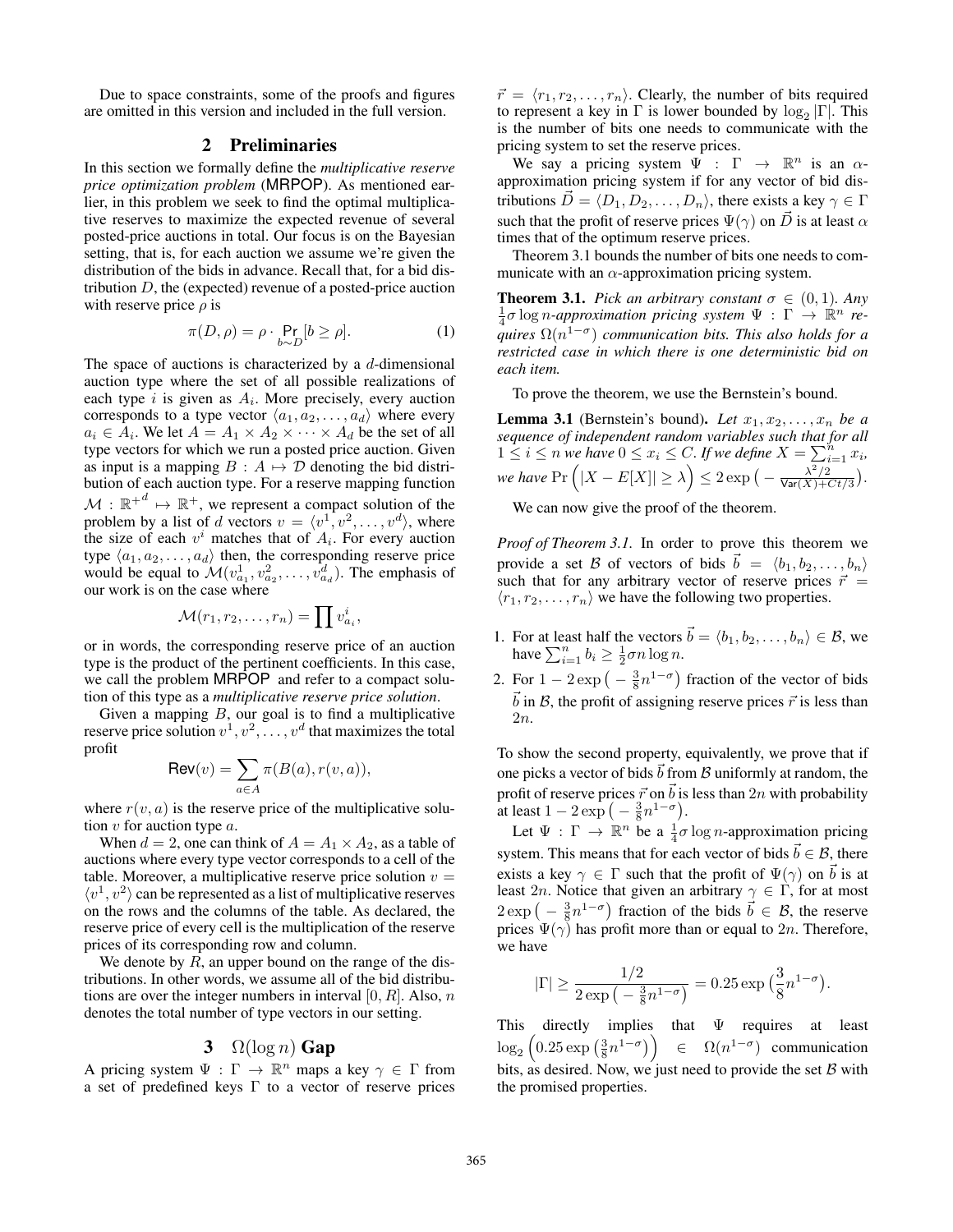We define  $\mathcal{B} = \{ \vec{b} = \langle b_1, b_2, \dots, b_n \rangle | \forall_i b_i \in \mathcal{B}$ <br>  $\sigma_{\alpha} \sigma_{\beta}$  or  $\sigma_{\beta}$  and  $\sigma_{\beta}$  and  $\sigma_{\beta}$  and  $\sigma_{\beta}$  $\{n^{\sigma}, n^{\sigma}/2, n^{\sigma}/3, \ldots, 1\}$ . Remark that selecting one vector  $\vec{b} = \langle b_1, b_2, \dots, b_n \rangle$  from B uniformly at random is equivalent to selecting each element  $b_i$  of  $\vec{b}$ uniformly at random and independently from the set  ${n^{\sigma}, n^{\sigma}/2, n^{\sigma}/3, \ldots, 1}.$ 

We start with proving the first property of the set  $B$ . To prove this property we show that if one draws a vector  $\vec{b} = \langle b_1, b_2, \dots, b_n \rangle$  from B uniformly at random, with probability at least 0.5 we have  $\sum_{i=1}^{n} b_i \ge \frac{1}{2} \sigma n \log n$ . probability at least 0.5 we have  $\sum_{i=1}^{n} b_i \geq \frac{1}{2} \sigma n \log n$ .<br>Let's define  $B = \sum_{i=1}^{n} b_i$ . Becall that b.'s are independent Let's define  $B = \sum_{i=1}^{n} b_i$ . Recall that  $b_i$ 's are independent random variables drawn form  $\{p^\sigma, p^\sigma/2, p^\sigma/3, 1\}$ dent random variables drawn form  $\{n^{\sigma}, n^{\sigma}/2, n^{\sigma}/3, \ldots, 1\}$ <br>uniformly at random. Thus, for any  $1 \leq i \leq n$  we have uniformly at random. Thus, for any  $1 \leq i \leq n$  we have  $E[b_i] = \frac{\sum_{j=1}^{n^{\sigma}} \frac{n^{\sigma}}{j}}{\sum_{\substack{n \text{odd} \\ n \text{ odd}}}^{\infty}} = \sum_{j=1}^{n^{\sigma}} \frac{1}{j} \log n^{\sigma} = \sigma \log n$ . Thus, we have  $E[B] \geq \sigma n \log n$ . Also, for any  $1 \leq i \leq n$  we upper bound the variance of  $h_i$  as follow bound the variance of  $b_i$  as follow.

$$
\begin{aligned} \mathsf{Var}(b_i) &= E[b_i^2] - (E[b_i])^2 \le E[b_i^2] \\ &= \frac{\sum_{j=1}^{n^{\sigma}} \left(\frac{n^{\sigma}}{j}\right)^2}{n^{\sigma}} = n^{\sigma} \sum_{j=1}^{n^{\sigma}} \frac{1}{j^2} \le 2n^{\sigma}, \end{aligned}
$$

Thus we have  $\text{Var}(B) \leq 2nn^{\sigma} \leq n^{\sigma}(\sigma n \log n)$ , when  $n \geq$  $\exp(1/2\sigma)$ . Now, by applying Bernstein's bound we have

$$
\Pr\left(E[B] - B \ge \frac{1}{2}\sigma n \log n\right) \le
$$
\n
$$
\Pr\left(\sigma n \log n - B \ge \frac{1}{2}\sigma n \log n\right) \le
$$
\n
$$
2 \exp\left(-\frac{(0.5\sigma n \log n)^2/2}{n^{\sigma}(\sigma n \log n) + n^{\sigma}(0.5\sigma n \log n)/3}\right) =
$$
\n
$$
2 \exp\left(-\frac{(1/4)\sigma n \log n}{(2+1/3)n^{\sigma}}\right) =
$$
\n
$$
2 \exp\left(-\frac{3}{28}\sigma n^{1-\sigma} \log n\right) \le 1/2,
$$

where the last inequality holds for large enough  $n$ . This means that  $Pr(B \ge \frac{1}{2}\sigma n \log n) \ge 1/2$ .<br>Next we prove the second property

Next we prove the second property of the set  $B$ . Let  $\vec{r} = \langle r_1, r_2, \ldots, r_n \rangle$  be an arbitrary vector of reserve prices.<br>For all  $1 \le i \le n$  let  $r_i = r_i$  if  $r_i \le h_i$  and let For all  $1 \leq i \leq n$ , let  $x_i = r_i$  if  $r_i \leq b_i$  and let  $x_i = 0$  otherwise. Note that the profit of assigning reserve prices  $\vec{r} = \langle r_1, r_2, \dots, r_n \rangle$  on  $\vec{b}$  is  $\sum_{i=1}^n x_i$ . Let's define  $X = \sum_{i=1}^n x_i$  Below for any arbitrary  $0 \le i \le n$  we  $X = \sum_{i=1}^{n} x_i$ . Below, for any arbitrary  $0 \le i \le n$  we<br>bound  $F[x]$ . Here we pick a such that  $n^{\sigma} \le n \le n^{\sigma}$ bound  $E[x_i]$ . Here we pick j such that  $\frac{n^{\sigma}}{j+1} \leq r_i \leq \frac{n^{\sigma}}{j}$ . Note that we have  $E[x_i] = r_i Pr(r_i \le b_i) \le \frac{n^{\sigma}}{j} \frac{j}{n^{\sigma}} = 1.$ <br>Therefore we have  $E[X] = n$ . Also, for any  $1 \le i \le n$  we Therefore, we have  $E[X] = n$ . Also, for any  $1 \le i \le n$  we upper bound the variance of  $x_i$  as follow.

$$
\begin{aligned} \mathsf{Var}(x_i) &= E[x_i^2] - (E[x_i])^2 \le E[x_i^2] = \frac{j}{n^{\sigma}} r_i^2\\ &\le \frac{j}{n^{\sigma}} \left(\frac{n^{\sigma}}{j}\right)^2 = \frac{n^{\sigma}}{j} \le n^{\sigma}. \end{aligned}
$$

Thus, we have  $\text{Var}(X) \leq nn^{\sigma} = n^{1+\sigma}$ . Now, by applying

Bernstein's bound we have

$$
\Pr\left(X - E[X] \ge n\right) \le 2 \exp\left(-\frac{n^2/2}{n^{1+\sigma} + n^{\sigma}n/3}\right)
$$

$$
= 2 \exp\left(-\frac{3}{8}n^{1-\sigma}\right).
$$

Therefore we have  $Pr(X \ge 2n) \le 2 \exp(-\frac{3}{8}n^{1-\sigma})$ ,<br>which proves the second property of the set B and completes which proves the second property of the set  $\beta$  and completes  $\Box$ the proof.

Setting  $\sigma = \epsilon/2$  in Theorem 3.1 gives us the following corollary.

**Corollary 3.1.1.** For any small constant  $\epsilon$  there is no  $o(log(n))$ -approximation pricing system using  $O(n^{1-\epsilon})$ *communication bits.*

### 4 Hardness Result

We show that MRPOP is NP-hard even when the space of the auction is 2-dimensional. Indeed this hardness result carries over to the general problem. We obtain this result via a reduction from MaxCut. In the MaxCut problem, we are given an undirected graph  $G$ , whose vertices we wish to partition into two disjoint sets to maximize the number of crossing edges. It has been shown that the Max-Cut problem is NP-hard and cannot be even approximated within a factor better than 0.878 in polynomial time unless a widely believed conjecture fails (Christofides 1975; Khot and Vishnoi 2005). We provide the proof of the following theorem in the full version.

Theorem 4.1. *The MRPOP problem is NP-hard.*

#### 5 Polynomial Time Approximation

In this section, we propose a structure for a set of desirable solutions for the MRPOP problem, namely *stable solutions*. Recall that a multiplicative reserve price solution is specified by d vectors  $\langle v^1, v^2, \ldots, v^d \rangle$ , where every  $v^i$  is itself a vector of multiplicative reserves of size  $|A_i|$ . The reserve price of every type vector  $(\alpha_1, \alpha_2, \dots, \alpha_d)$  is then determined as

$$
\prod_{1\leq i\leq d}v^i_{\alpha_i}.
$$

We defined a solution  $v = \langle v^1, v^2, \dots, v^d \rangle$  to be stable<br>every vector  $v^i$  is optimal given that the other vectors are if every vector  $v^i$  is optimal given that the other vectors are fixed. More precisely, v is stable if and only if for any  $i \in [d]$ and any  $u^i$  such that  $|u^i| = |v^i|$  we have

$$
\mathsf{Rev}(v) \ge \mathsf{Rev}(v^{-i}, u^i).
$$

 $\mathsf{Rev}(v) \geq \mathsf{Rev}(v^{-i}, u^i).$ <br>In addition to this, we assume stable solutions are always non-zero.

Stable solutions have several desirable properties. For instance, one can show that the revenue of a polynomially bounded stable solution is at least  $1/\log(R)$  of that of the optimal solution.

**Theorem 5.1.** Let  $v = \langle v^1, v^2, \ldots, v^d \rangle$  be a stable solution for an instance of the problem wherein the reserve prices *for an instance of the problem wherein the reserve prices are*  $O(R)$ *. Then,*  $\text{Rev}(v) \geq \text{Opt}/O(\log(R))$  *where*  $\text{Opt}$  *is the maximum possible revenue any solution can achieve for this instance of the problem.*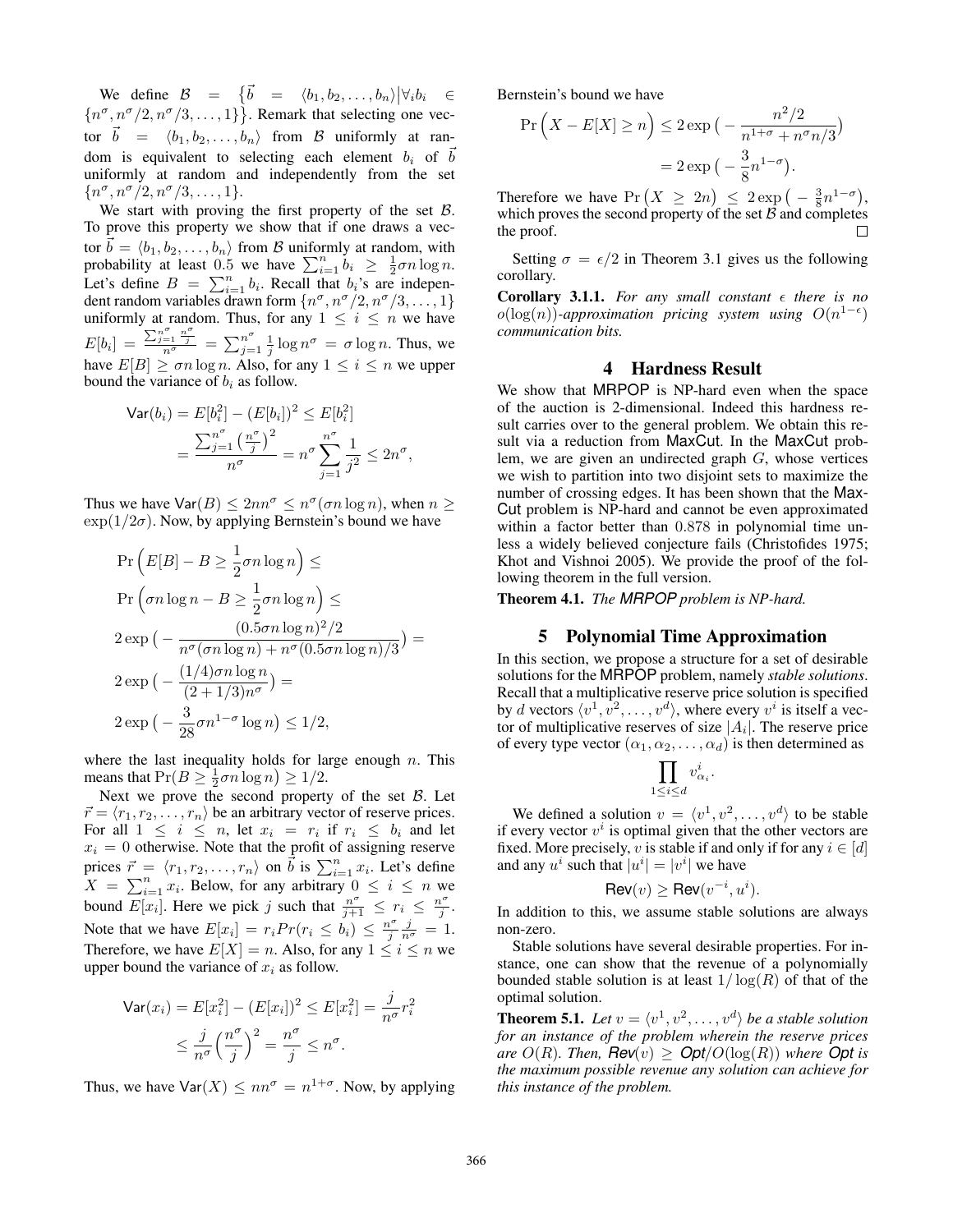

Figure 1: The horizontal line denotes the date and the vertical line illustrates the average accumulated bid per impression for every algorithm. Due to privacy issues, we scaled down the revenues to numbers between 0 and 1. The black and red segments are very close and they sometimes overlap.



Figure 2: The horizontal line denotes the date and the vertical line illustrates the ratio of the revenue achieved by an algorithm that that of the optimal unrestricted algorithm in percentage.

In what follows, we give an algorithm that finds an  $O(\log R)$  approximation solution for the MRPOP problem with dimension  $d$ , in polynomial time.

At first, we set the multiplicative solutions for all reserve price vectors equal to 1. Since all bids are integer numbers bounded by R, this guarantees a  $1/R$  fraction of the optimal revenue. Then we iteratively improve the revenue by updating the solution vectors. More precisely, in every step, for each  $1 \leq i \leq d$ , we find a vector  $u^i$  that maximizes  $\textsf{Rev}(v^{-i}, u^{i})$ . Notice that this can be computed in polynomial time by iterating over all possible choices of each index mial time by iterating over all possible choices of each index. Note that we only consider multiplicative reserves between  $1/R$  and R, so that our solution always remains polynomially bounded. Next we calculate  $\text{Rev}(v^{-i}, u^{i}) - \text{Rev}(v)$  for each index i and find the vector that maximizes this expreseach index  $i$  and find the vector that maximizes this expression. Then we update our solution by replacing the vector in our solution. Note that since  $\overline{\text{Rev}(v^{-i}, u^i)} \ge \overline{\text{Rev}(v)}$ , our solution improves in every step. We stop when the improvesolution improves in every step. We stop when the improvement in revenue is no more than an arbitrary small threshold.

Theorem 5.2. *There exists an algorithm that finds a* <sup>O</sup>(1/ log <sup>R</sup>) *approximation solution to MRPOP in polynomial time.*

# 6 Empirical Study

In this section, we present an empirical evaluation of the algorithm we present in Section 5. We compare the performance of our algorithm with that of the *uniform reserve pricing* and *unrestricted* algorithms described as follows.

- uniform reserve pricing: we find the reserve price  $p$  that maximizes  $\sum \pi(D, p)$  for all auctions and set the multiplicative reserves in a way that the reserve price of every auction is equal to p.
- unrestricted: We set reserve prices for each auction separately. As declared, the revenue achieved in this case is an upper bound on the optimal revenue we can get in the restricted setting.

Our experiments are based on millions of bids submitted by advertisers to Google Advertising Exchange, AdX. More precisely, once a user visits a webpage with an ad supported by the exchange, this opportunity is reported to the advertisers as a set of features. Every feature reveals a property of the ad to the advertiser; the advertiser submits a bid based on these. Therefore, in our dataset, for every combination of the (advertiser, values of features), we have a submitted bid. To run the experiments, we select two features that have a meaningful correlation with bids and create a table where